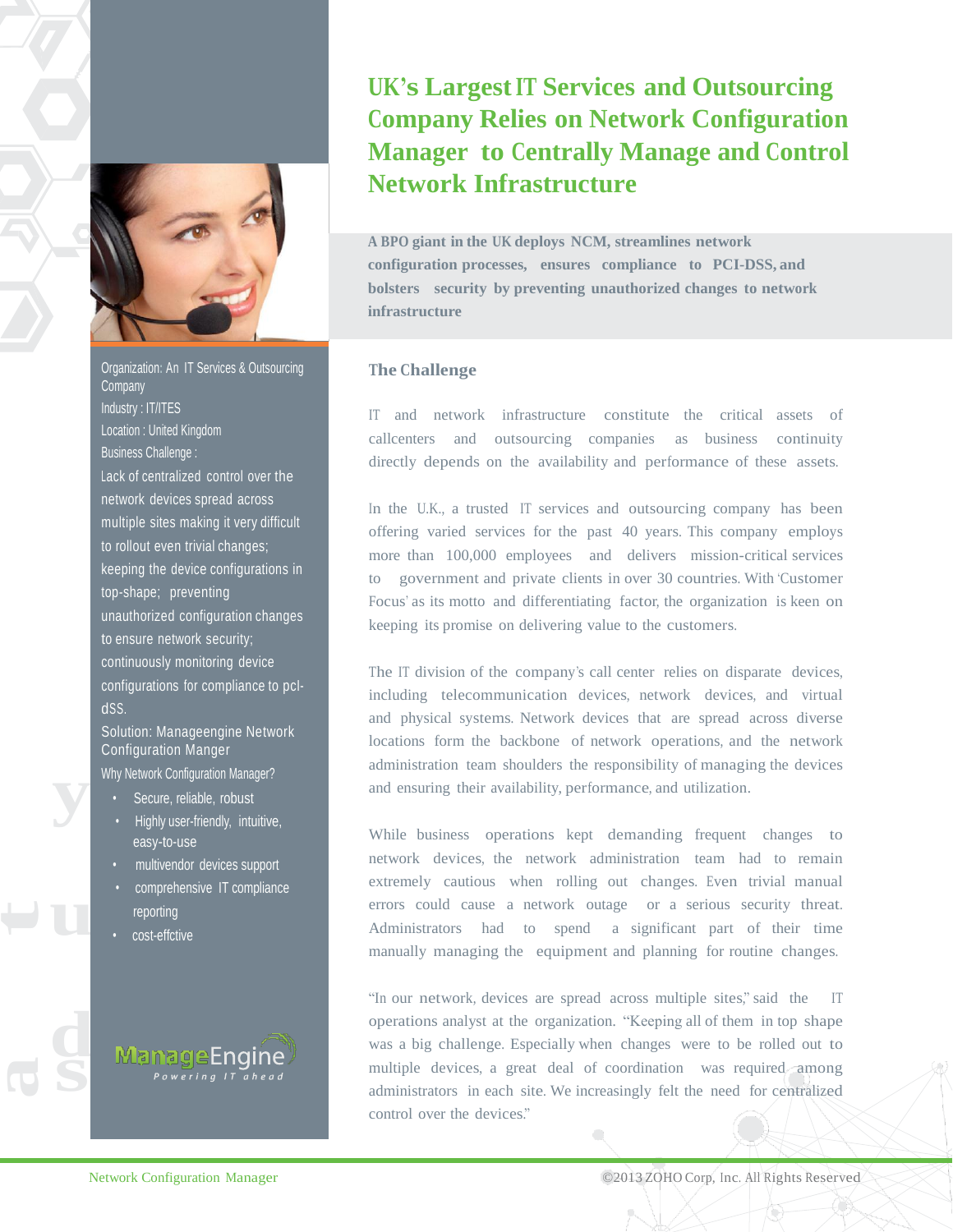―With cyber-threats looming large, we were in need of an automated mechanism to prevent unauthorized changes to network devices. Since we deal with a large number of customers in various business domains, ensuring that our network devices remain compliant to various IT regulations was crucial," said the analyst.

### **The Solution**



## **"**

We found device expert to be extremely user-friendly and highly cost-effective. The other solutions we evaluated were equally capable, but were either highly complicated or expensive. In addition, one of our ex-colleagues strongly recommended deviceexpert"

The network administration team of the company's BPO division had several key imperatives in mind while evaluating solutions to solve their network configuration management and compliance challenges.

They expected the solution to be simple, secure, reliable, enterprise-ready, scalable, and operationally efficient. They had to be able to check device configurations for PCI-DSS compliance as they are PCI certified. The network administration team expected the network change and configuration management (NCCM) solution to check compliance in fully automated fashion.

After evaluating various solutions, they came across ManageEngine NCM. "The initial setup itself proved that NCM had the potential to solve all our NCCM problems and satisfy our needs," said the analyst.

"We found DeviceExpert to be extremely user-friendly and highly cost-effective," said the analyst. "The other solutions we evaluated were equally capable, but were either highly complicated or expensive. In addition, one of our ex-colleagues strongly recommended DeviceExpert."

Ultimately, the team deployed NCM. According to the analyst, "Deployment was very simple. We could set up the product and check its features and test suitability for our environment in less than an hour."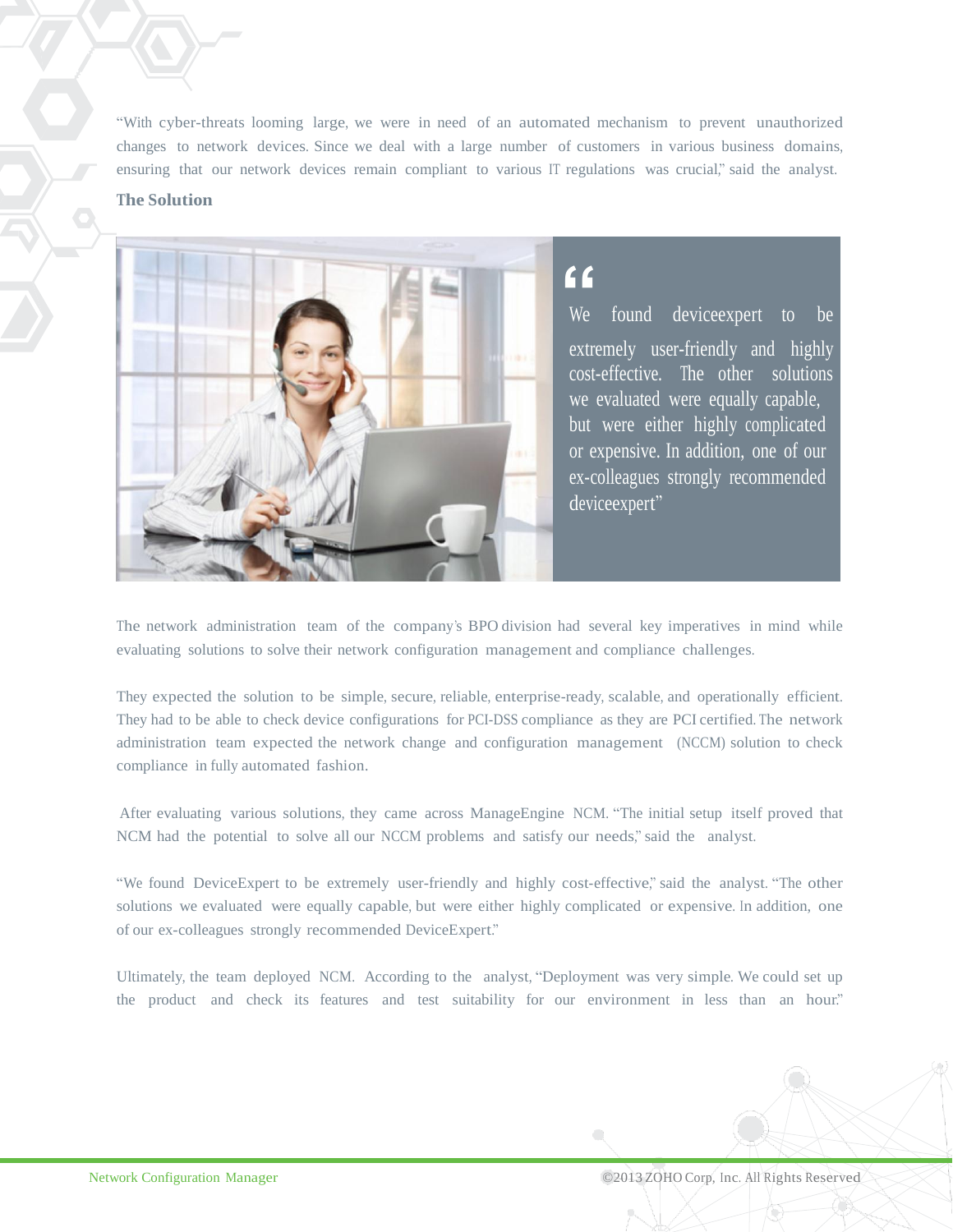## **NCM Difference**

Many factors influenced the organization to deploy ManageEngine's NCCM solution NCM, but the most compelling NCM features included:

- the intuitive web-interface,
- informative inventory and dashboard,
- real-time change detection provisions,
- granular access controls,
- scripts and templates to automate tasks,
- pre-built PCI-DSS compliance policy,
- comprehensive audit records, and
- high availability architecture.

―With DeviceExpert, managing the growing number of devices – switches, routers, firewalls from multiple vendors, including Cisco, Juniper and others in different sites – has become much simpler as we have centralized control now," said the analyst. "After deploying DeviceExpert, we have done away with many

manual processes. DeviceExpert has improved the performance and overall security of the devices we manage on a daily daily basis."

Compliance reporting provided by Network Configuration Manager is another highlight that proves highly valuable for the BPO giant. Being a PCI-certified organization, we are required to continuously monitor the devices for PCI-DSS compliance. NCM provides us the report on compliance status. We get to know violations immediately and initiate corrective action," said the analyst.

The ability to push configuration changes to multiple devices in fully automated fashion has helped the administrators save time. "Even simple configuration



Whenever changes are made to the devices, we get instant notifications. The change control mechanism helps in rolling back the unauthorized changes.

**"**

Network Configuration Manager ©2013 ZOHO Corp, Inc. All Rights Reserved